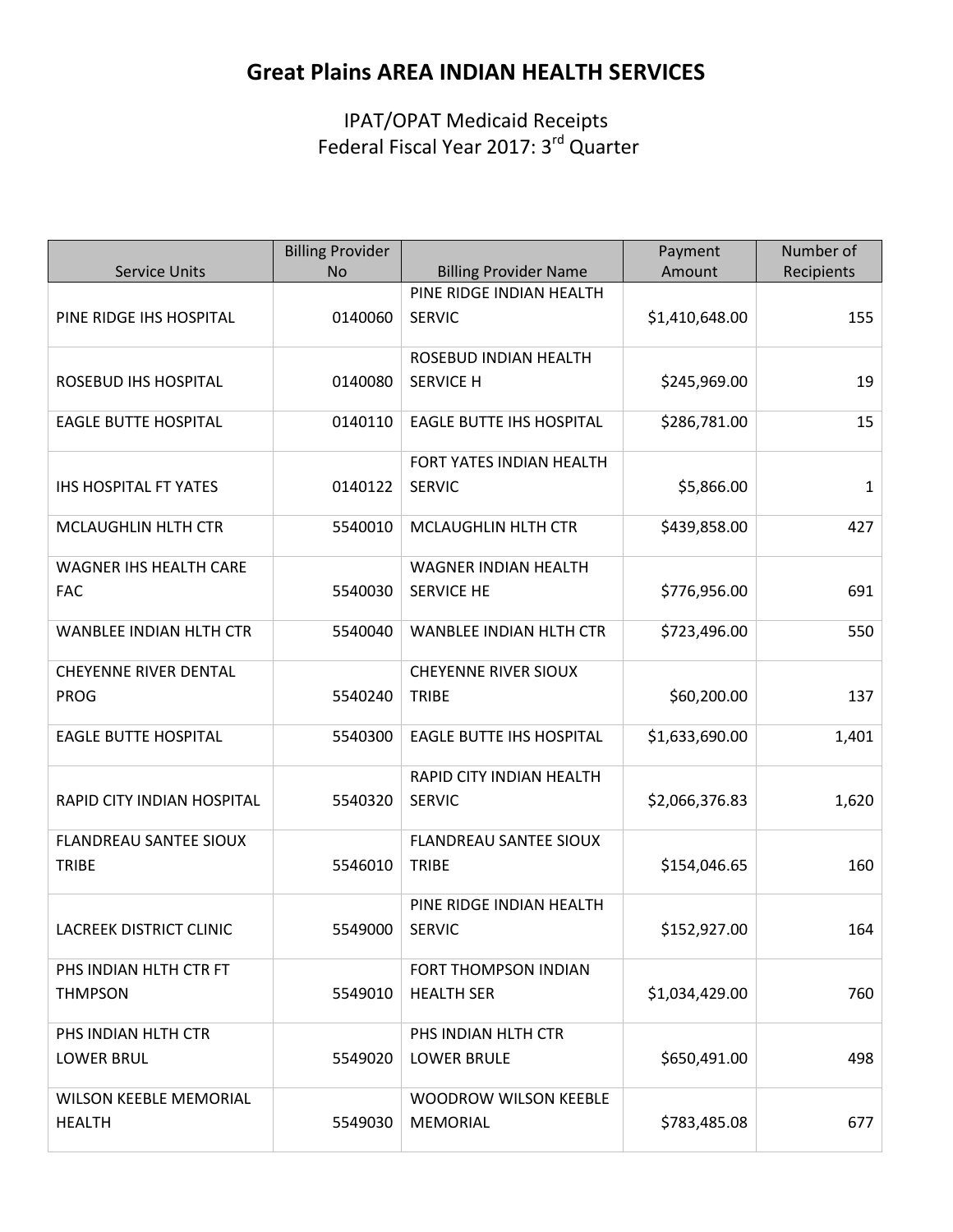| <b>IHS HOSPITAL FT YATES</b>                   | 5549042 | FORT YATES INDIAN HEALTH<br><b>SERVIC</b>   | \$313,558.00    | 268    |
|------------------------------------------------|---------|---------------------------------------------|-----------------|--------|
| <b>KYLE CLINIC</b>                             | 5549060 | PINE RIDGE INDIAN HEALTH<br><b>SERVIC</b>   | \$1,308,191.02  | 1,055  |
| PINE RIDGE IHS HOSPITAL                        | 5549070 | PINE RIDGE INDIAN HEALTH<br><b>SERVIC</b>   | \$4,799,054.17  | 3,529  |
| ROSEBUD IHS HOSPITAL                           | 5549093 | ROSEBUD INDIAN HEALTH<br><b>SERVICE H</b>   | \$2,268,887.16  | 1,968  |
| MANDERSON INDIAN HEALTH<br><b>CLINIC</b>       | 5549102 | PINE RIDGE INDIAN HEALTH<br><b>SERVIC</b>   | \$6,256.00      | 9      |
| <b>CRST HEALTH DEPT EAGLE</b><br><b>BUTTE</b>  | 5549300 | <b>CHEYENNE RIVER SIOUX</b><br><b>TRIBE</b> | \$2,450.00      | 7      |
| <b>CRST HEALTH DEPT CHERRY</b><br><b>CREEK</b> | 5549320 | <b>CHEYENNE RIVER SIOUX</b><br><b>TRIBE</b> | \$6,300.00      | 17     |
| <b>CRST HEALTH DEPT WHITE</b><br><b>HORSE</b>  | 5549340 | <b>CHEYENNE RIVER SIOUX</b><br><b>TRIBE</b> | \$350.00        | 1      |
|                                                |         |                                             |                 |        |
| <b>GRAND TOTAL</b>                             |         |                                             | \$19,130,265.91 | 14,129 |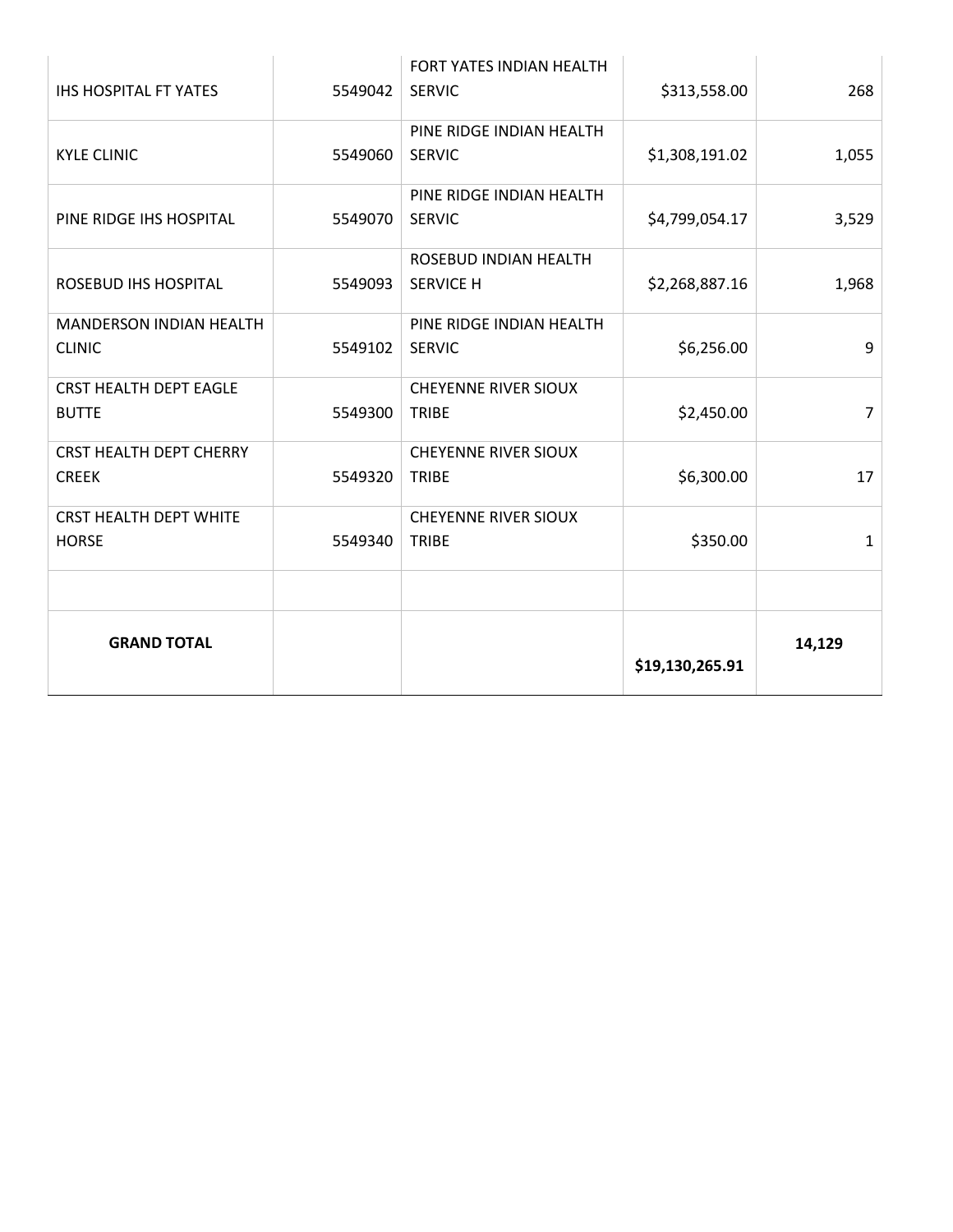# **Great Plains Area Indian Health Services**

#### **Ambulance Receipts Federal Fiscal Year 2017 : 3rd Quarter**

| <b>Billing Provider #</b> | <b>Billing Provider Name</b>  | Payment<br><b>Amount</b> | <b>Number of</b><br><b>Recipients</b> |
|---------------------------|-------------------------------|--------------------------|---------------------------------------|
| 9010690                   | <b>ROSEBUD SIOUX TRIBE</b>    | \$71,015.29              | 196                                   |
| 9010720                   | <b>CROW CREEK SIOUX TRIBE</b> | \$8,339.59               | 26                                    |
| 9010840                   | EAGLE BUTTE IHS HOSPITAL      | \$39,234.44              | 95                                    |
| 9011130                   | STANDING ROCK AMBULANCE       | \$41,217.21              | 86                                    |
| 9017080                   | <b>OGLALA SIOUX TRIBE</b>     | \$101,713.46             | 230                                   |
|                           |                               |                          |                                       |
|                           |                               |                          |                                       |
| <b>Grand Total</b>        |                               | \$261,519.99             | 633                                   |

#### **Community Transportation Receipts Federal Fiscal Year 2017: 3rd Quarter**

| <b>Billing Provider #</b> | <b>Billing Provider Name</b>    | <b>Payment Amount</b> | Number of<br><b>Recipients</b> |
|---------------------------|---------------------------------|-----------------------|--------------------------------|
| 9515000                   | <b>EAGLE BUTTE IHS HOSPITAL</b> | \$11,607.15           | 45                             |
| 9515080                   | LOWER BRULE SIOUX TRIBE         | \$57.96               | 1                              |
| 9515200                   | LOWER BRULE SIOUX TRIBE         | \$8,468.01            | 23                             |
| 9515210                   | RURAL OFFICE OF COMMUNITY SERVI | \$5,840.18            | 51                             |
| 9515240                   | <b>OGLALA SIOUX TRIBE</b>       | \$54,048.43           | 154                            |
| 9515312                   | ROSEBUD SIOUX TRIBE             | \$17,215.94           | 195                            |
| 9515314                   | <b>ROSEBUD SIOUX TRIBE</b>      | \$33,963.04           | 118                            |
| 9515590                   | WAGNER INDIAN HEALTH SERVICE HE | \$3,648.21            | 29                             |
| <b>Grand Total</b>        |                                 | \$134,848.92          | 616                            |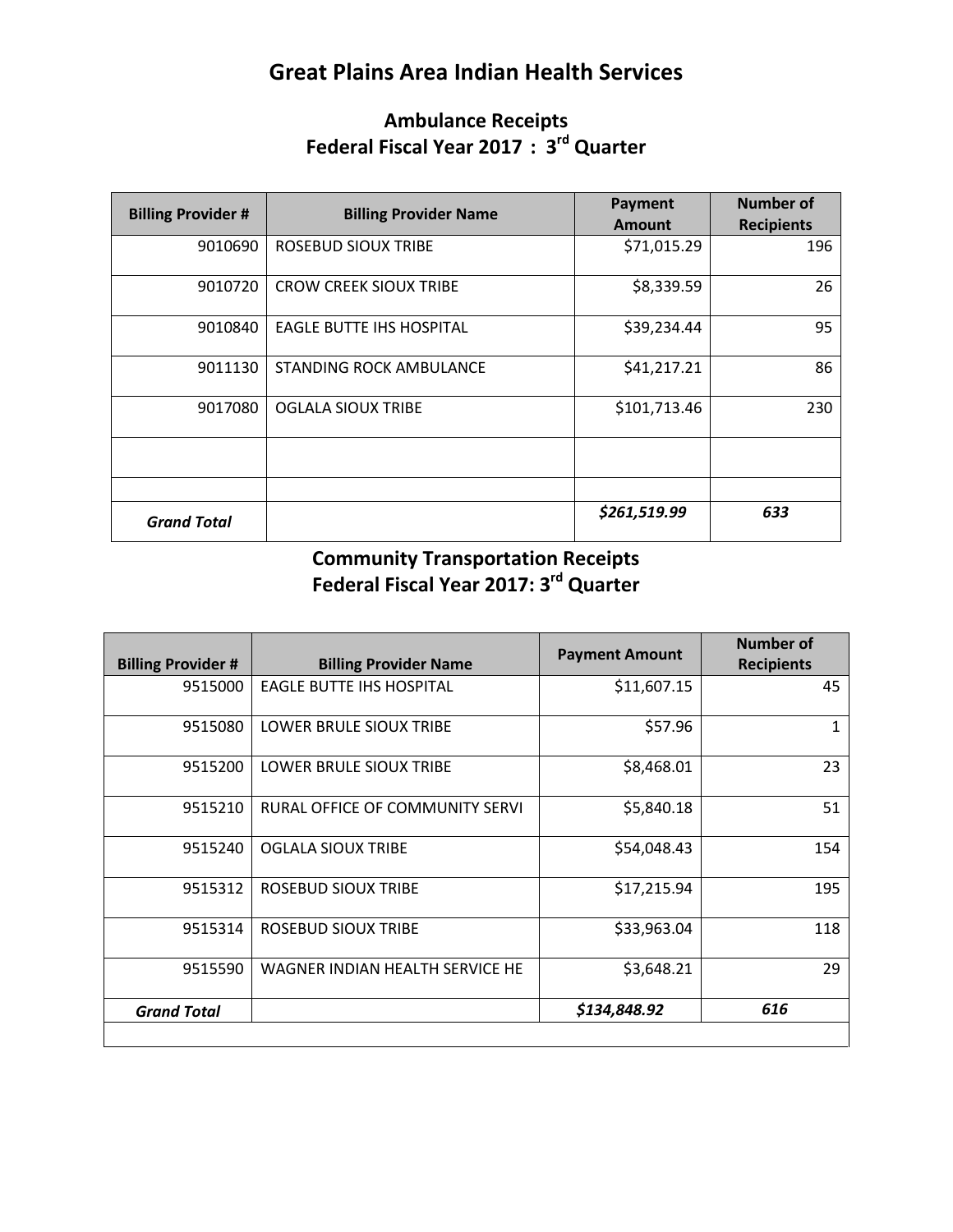# **Medicaid Non-Emergency Medical Transportation (NEMT) Expenditures**<br>04/01/2017 - 06/30/2017 As of 07/05/2017 **04/01/2017 - 06/30/2017 As Of 07/05/2017**

| <b>Cheyenne River Sioux Tribe</b>       |                                |                   |                 |  |
|-----------------------------------------|--------------------------------|-------------------|-----------------|--|
| <b>Name of Provider</b>                 | City                           | <b>Total Paid</b> | # of Recipients |  |
| CHEYENNE RIVER SUPPORT SERVICES         | <b>EAGLE BUTTE</b>             | \$6,327.63        | 31              |  |
| <b>TAKINI SCHOOL</b>                    | <b>HOWES</b>                   | \$0.00            | $\Omega$        |  |
| <b>Tribal Totals</b>                    |                                | \$6,327.63        | 31              |  |
|                                         | <b>Crow Creek Sioux Tribe</b>  |                   |                 |  |
| <b>Name of Provider</b>                 | City                           | <b>Total Paid</b> | # of Recipients |  |
| <b>CROW CREEK TRIBAL HEALTH</b>         | FT THOMPSON                    | \$0.00            | 0               |  |
| CROW CREEK SIOUX TRIBE - FINANCE OFFICE | FT THOMPSON                    | \$737.04          | 3               |  |
| CROW CREEK DISTRICT BUSINESS COMMITTEE  | PUKWANA                        | \$229.40          | $\mathbf{1}$    |  |
| <b>Tribal Totals</b>                    |                                | \$966.44          | $\overline{4}$  |  |
|                                         | <b>Lower Brule Sioux Tribe</b> |                   |                 |  |
| <b>Name of Provider</b>                 | City                           | <b>Total Paid</b> | # of Recipients |  |
| <b>OKIYA FUND</b>                       | <b>LOWER BRULE</b>             | \$0.00            | 0               |  |
| <b>Tribal Totals</b>                    |                                | \$0.00            | $\overline{0}$  |  |
|                                         | <b>Oglala Sioux Tribe</b>      |                   |                 |  |
| <b>Name of Provider</b>                 | City                           | <b>Total Paid</b> | # of Recipients |  |
| <b>PASS CREEK DISTRICT</b>              | <b>ALLEN</b>                   | \$873.09          | 15              |  |
| OGLALA LAKOTA COUNTY SCHOOL DISTRICT    | <b>BATESLAND</b>               | \$0.00            | $\mathbf{0}$    |  |
| LAST CHILD SUNDANCE ASSN.               | <b>KYLE</b>                    | \$0.00            | $\Omega$        |  |
| MEDICINE ROOT DISTRICT                  | <b>KYLE</b>                    | \$6,422.00        | 55              |  |
| <b>WOUNDED KNEE DISTRICT</b>            | MANDERSON                      | \$1,441.04        | 12              |  |
| WOUNDED KNEE DISTRICT SCHOOL            | <b>MANDERSON</b>               | \$61.42           | $\mathbf{1}$    |  |
| LACREEK DISTRICT CAP OFFICE             | <b>MARTIN</b>                  | \$2,930.27        | 27              |  |
| LONEMAN SCHOOL                          | <b>OGLALA</b>                  | \$0.00            | $\overline{0}$  |  |
| OGLALA DISTRICT SERVICE CENTER          | <b>OGLALA</b>                  | \$4,107.20        | 35              |  |
| LAKOTA OYATE WAKANYEJA OWICAKIYAPI      | <b>PINE RIDGE</b>              | \$0.00            | $\overline{0}$  |  |
| <b>OGLALA SIOUX TRIBE</b>               | PINE RIDGE                     | \$20,084.25       | 239             |  |
| OGLALA SIOUX TRIBE - HEALTH ADMIN       | PINE RIDGE                     | \$0.00            | $\mathbf 0$     |  |
| OST CSBG                                | PINE RIDGE                     | \$0.00            | $\mathbf{0}$    |  |
| PINE RIDGE VILLAGE DISTRICT             | PINE RIDGE                     | \$1,383.14        | $\Omega$        |  |
| WAKPAMNI DISTRICT SERVICE CENTER        | PINE RIDGE                     | \$1,994.00        | 24              |  |
| OGLALA SIOUX TRIBE - ENERGY & HOUSING   | PINE RIDGE                     | \$0.00            | $\mathbf{1}$    |  |
| PORCUPINE DISTRICT                      | <b>PORCUPINE</b>               | \$1,320.45        | 20              |  |
| PORCUPINE SCHOOL                        | <b>PORCUPINE</b>               | \$0.00            | $\mathbf{0}$    |  |
| CRAZY HORSE SPEC ED DEPT                | WANBLEE                        | \$0.00            | $\mathbf 0$     |  |
| EAGLE NEST DISTRICT                     | WANBLEE                        | \$0.00            | $\mathbf{0}$    |  |
| HORSE CREEK COMMUNITY                   | WHITE RIVER                    | \$0.00            | $\mathbf{0}$    |  |
| WOUNDED KNEE COMMUNITY                  | WOUNDED KNEE                   | \$0.00            | $\Omega$        |  |
|                                         |                                |                   |                 |  |

 $\text{Tribal Totals} \quad 429$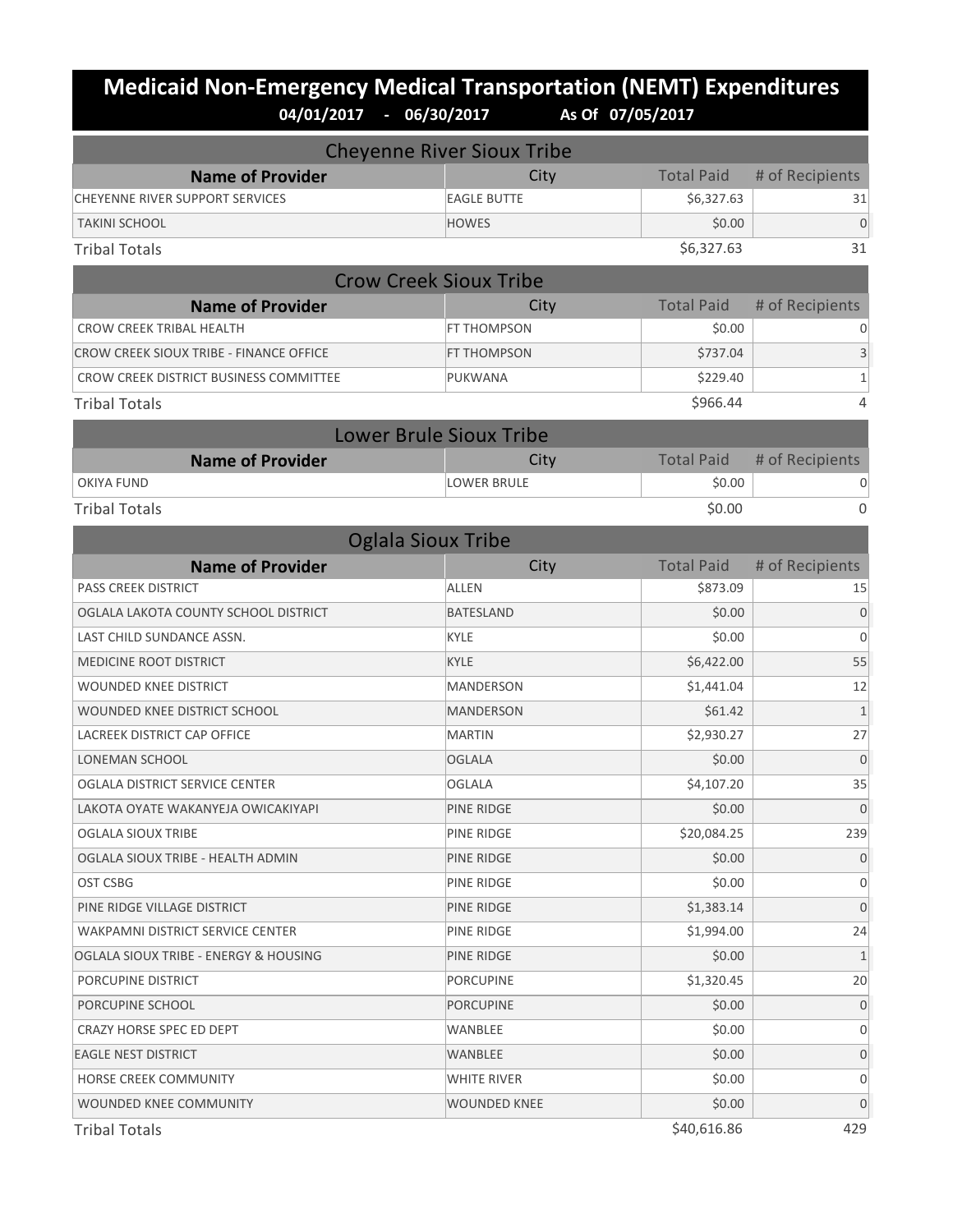#### **Medicaid Non-Emergency Medical Transportation (NEMT) Expenditures 04/01/2017 - 06/30/2017 As Of 07/05/2017**

| <b>Rosebud Sioux Tribe</b>                 |                   |                   |                 |
|--------------------------------------------|-------------------|-------------------|-----------------|
| <b>Name of Provider</b>                    | City              | <b>Total Paid</b> | # of Recipients |
| <b>ANTELOPE COMMUNITY</b>                  | <b>MISSION</b>    | \$0.00            | 0               |
| SGU TIWAHE GLU KINI PI                     | <b>MISSION</b>    | \$300.00          | $\overline{2}$  |
| SICANGU CHILD AND FAMILY SERVICES          | <b>MISSION</b>    | \$0.00            | $\Omega$        |
| SINTE GLESKA UNIVERSITY TIWAHE GLU KINI PI | <b>MISSION</b>    | \$0.00            | $\Omega$        |
| SPOTTED TAIL CHILDREN'S HOME               | <b>MISSION</b>    | \$0.00            | $\Omega$        |
| <b>BLACK PIPE COMMUNITY</b>                | <b>NORRIS</b>     | \$0.00            | $\Omega$        |
| PARMELEE COMMUNITY                         | PARMELEE          | \$0.00            | $\Omega$        |
| ROSEBUD SIOUX TRIBE - COMMUNITY SERVICES   | <b>ROSEBUD</b>    | \$16,815.70       | 262             |
| ROSEBUD SIOUX TRIBE - EDUCATION DEPT       | <b>ROSEBUD</b>    | \$14,266.47       | 36              |
| ROSEBUD SIOUX TRIBE HEAD START PROGRAM     | <b>ROSEBUD</b>    | \$139.86          | $\Omega$        |
| SINTE GLESKA OYATE TRANSPORTATION          | <b>ROSEBUD</b>    | \$1,735.30        | $\Omega$        |
| SAINT FRANCIS INDIAN SCHOOL                | <b>ST FRANCIS</b> | \$0.00            | $\mathbf{0}$    |
| <b>Tribal Totals</b>                       |                   | \$33,257.33       | 300             |

| <b>Sisseton Wahpeton Oyate</b> |                       |                   |                 |  |
|--------------------------------|-----------------------|-------------------|-----------------|--|
| <b>Name of Provider</b>        | City                  | <b>Total Paid</b> | # of Recipients |  |
| <b>BIG COULEE DISTRICT</b>     | <b>AGENCY VILLAGE</b> | \$0.00            | 0               |  |
| <b>BUFFALO LAKE DISTRICT</b>   | <b>AGENCY VILLAGE</b> | \$0.00            | $\Omega$        |  |
| EARLY CHILDHOOD INTERVENTION   | <b>AGENCY VILLAGE</b> | \$0.00            | 11              |  |
| <b>OLD AGENCY DISTRICT</b>     | <b>AGENCY VILLAGE</b> | \$0.00            | $\Omega$        |  |
| SWO ELDERLY AFFAIRS PROGRAM    | <b>AGENCY VILLAGE</b> | \$0.00            | $\Omega$        |  |
| <b>LAKE TRAVERSE DISTRICT</b>  | <b>SISSETON</b>       | \$0.00            | $\Omega$        |  |
| \$0.00<br><b>Tribal Totals</b> |                       |                   | 11              |  |

| <b>Standing Rock Sioux Tribe</b>           |                   |                   |                 |
|--------------------------------------------|-------------------|-------------------|-----------------|
| <b>Name of Provider</b>                    | City              | <b>Total Paid</b> | # of Recipients |
| <b>BEAR SOLDIER DISTRICT</b>               |                   | \$0.00            | $\Omega$        |
| ROCK CREEK GRANT SCHOOL                    | <b>BULLHEAD</b>   | \$0.00            | $\Omega$        |
| STANDING ROCK EARLY CHILDHOOD              | <b>FORT YATES</b> | \$0.00            | $\Omega$        |
| STANDING ROCK SIOUX TRIBE - 0-5 HEAD START | <b>FT YATES</b>   | \$0.00            |                 |
| STANDING ROCK SIOUX TRIBE - HEALTH         | <b>FT YATES</b>   | \$0.00            | $\Omega$        |
| <b>Tribal Totals</b>                       |                   | \$0.00            | 3               |

| <b>Yankton Sioux tribe</b>      |               |                   |                 |
|---------------------------------|---------------|-------------------|-----------------|
| <b>Name of Provider</b>         | City          | <b>Total Paid</b> | # of Recipients |
| <b>ST PAUL'S CHURCH</b>         | <b>MARTY</b>  | \$0.00            | $\Omega$        |
| SOUTH CENTRAL CHILD DEVELOPMENT | <b>WAGNER</b> | \$53.28           |                 |
| YANKTON SIOUX TRIBE             | <b>WAGNER</b> | \$0.00            |                 |
| YANKTON SIOUX TRIBE             | <b>WAGNER</b> | \$0.00            | $\Omega$        |
| <b>Tribal Totals</b>            |               | \$53.28           |                 |